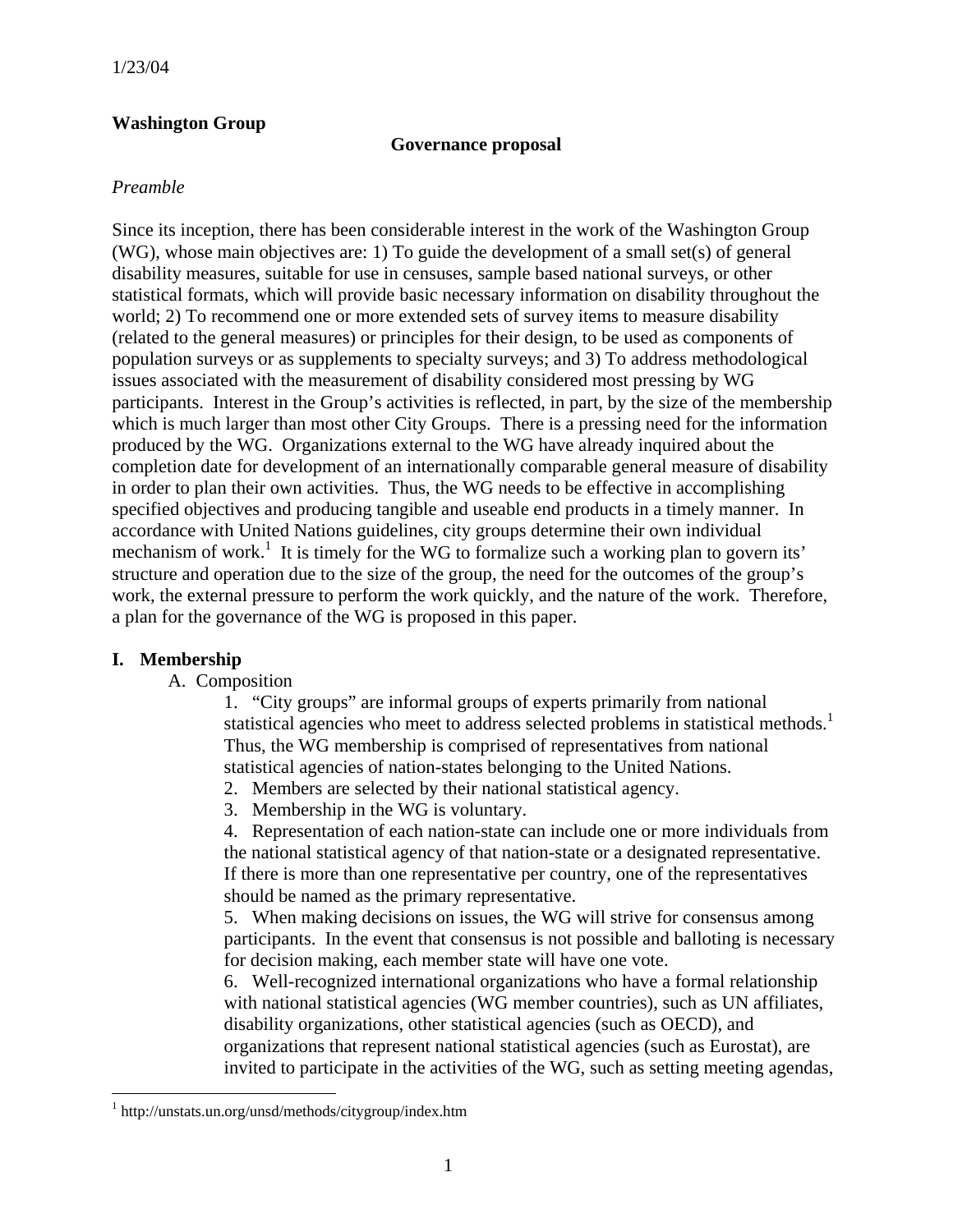participating in meeting discussions, and involvement in workgroup activities. However, they will not vote during decision-making processes.

B. Responsibilities

1. Members must contribute substantively to the work of the WG through workgroup participation, individual or group contribution of position papers or activity reports, formal commentary, or participation in other specific, productoriented work identified by the WG. Attendance at annual meetings is encouraged.

2. Consistent with the UN guidelines, each representative is expected to fund his or her participation in the group. From time to time, limited funding may be available for a small number of members to attend the annual meeting. It is the member's responsibility to notify the secretariat of the need for funding well in advance of the annual meeting.

#### **II. Operating principles**

A. Content of annual meetings

1. The content of annual meetings will be organized around topical position papers and activity reports prepared by small working groups. Papers will include a list of discrete "next steps", with a plan and timeline for accomplishing those steps.

2. It is anticipated that major work topics will emanate from the work that is presented at annual meetings. In addition, WG members may suggest work topics that are clearly related to the objectives of the WG and have product-oriented and deliverable outcomes. Major work topics for the following year and future years will be identified at the annual meeting.

- 3. Workgroups will be designated around work topics.
- 4. Secretariat and steering committee members will be selected.
- B. Communication

1. The primary means of communication with full membership will be through the WG website.

2. The membership list will be updated through annual email correspondence with WG members to determine who would like to continue to be contacted / involved.

3. The workgroup leaders will be responsible for communication among the work group members and with the secretariat.

C. Meeting schedule

1. The WG will meet annually, sufficiently in advance of the deadline for the report to the annual UN Statistical Commission meeting in March (report deadline is the preceding November).

2. Before each annual meeting, volunteers will be solicited by the secretariat to be potential meeting hosts for the following annual meeting.

#### **III.Organizational structure**

A. Executive secretariat and steering committee

- 1. Composition
	- a) The secretariat and steering committee positions are voluntary.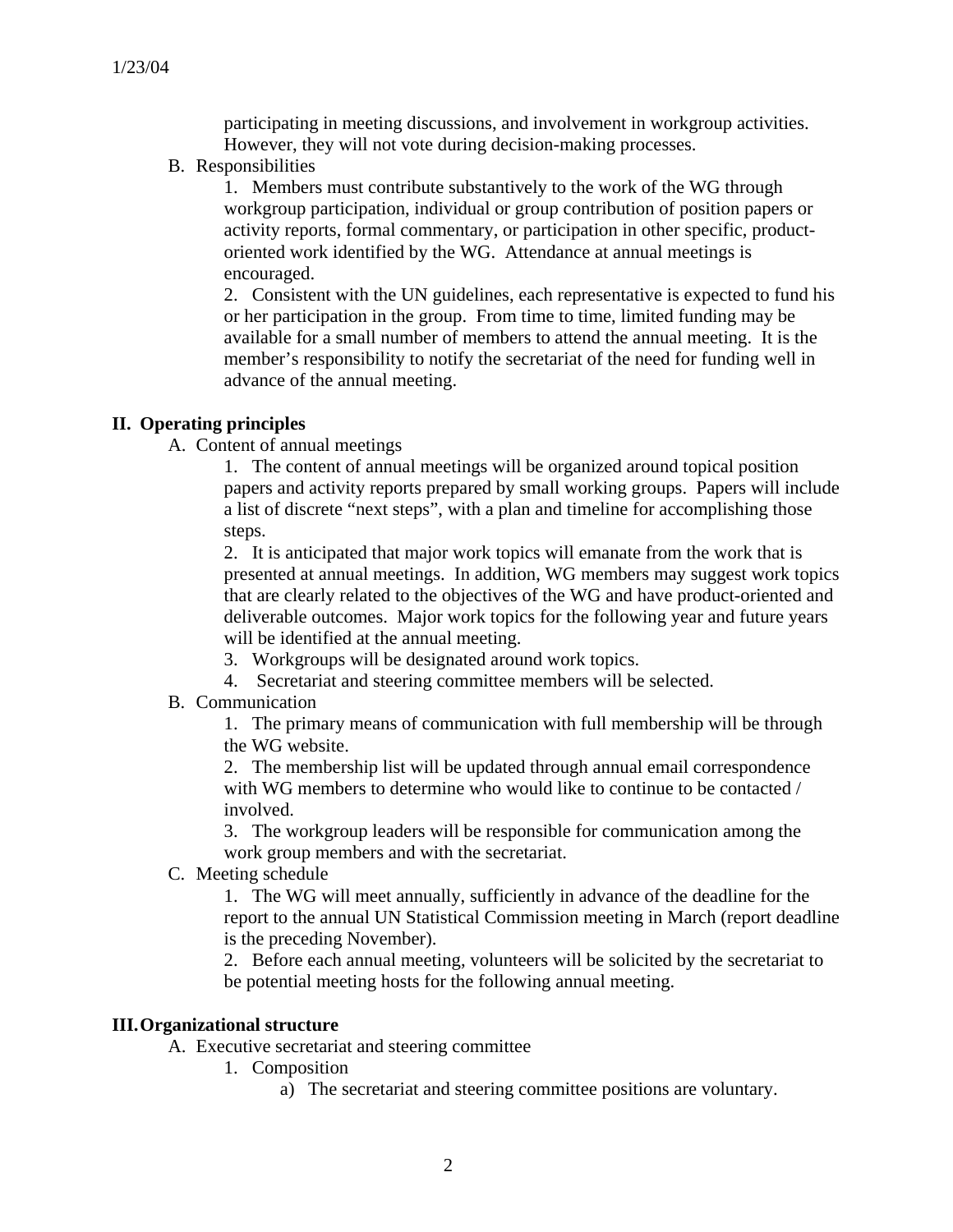b) For the immediate future, the secretariat will be a standing position in order to facilitate the continuity and consistency of communication within the WG and between the WG and external parties. This position can become a rotating position in the future if it better serves the needs of the WG at a later time.

c) Volunteers for the secretariat position will be accepted at the  $3<sup>rd</sup>$  WG meeting (February 19-20, 2004) and will be selected by the full WG membership at that time.

d) The steering committee will be comprised of seven representatives of member nations. The committee will include planning committee chairs (hosts) from the last 3 major meetings and representatives from each major geographical region of the world.

e) Steering committee members will be selected / replaced at the annual WG meeting by the full membership.

f) Steering committee members will serve 3-year terms with the option to complete a second term if the committee members are in agreement. g) In the interest of stability of the WG and continuity of the work, a rotating body (steering committee) will be established whereby no more than three participants of the group are replaced yearly. The first committee selected will have terms varying from 1-3 years that will be assigned randomly upon selection.

2. Responsibilities of executive secretariat:

a) The executive secretariat serves as the central contact for timely communications with the full WG membership and addresses external inquiries. As such, the secretariat will maintain and regularly update the membership list.

b) The secretariat will maintain the WG website and will provide annual updates to the United Nations for the City Group website that they maintain.

c) The secretariat will draft annual and interim reports to the UN statistical commission for approval by the steering committee.

d) Prior to each annual meeting, the secretariat will solicit volunteers to host the annual meeting for the next year.

e) The secretariat will be the point-of-contact for the workgroups and will provide a semi-annual report of their progress to the steering committee.

f) The secretariat will maintain a list of opportunities for funding for members to attend annual meetings. The secretariat will also maintain a list of members requesting funding for each annual meeting.

3. Responsibilities of steering committee:

a) The steering committee will select the annual meeting hosts, sites, and dates, and will establish the planning group for each annual meeting of the WG.

b) The steering committee will approve interim and annual reports to the UN.

c) The steering committee will act in an advisory capacity to workgroups to coordinate work between groups and provide recommendations about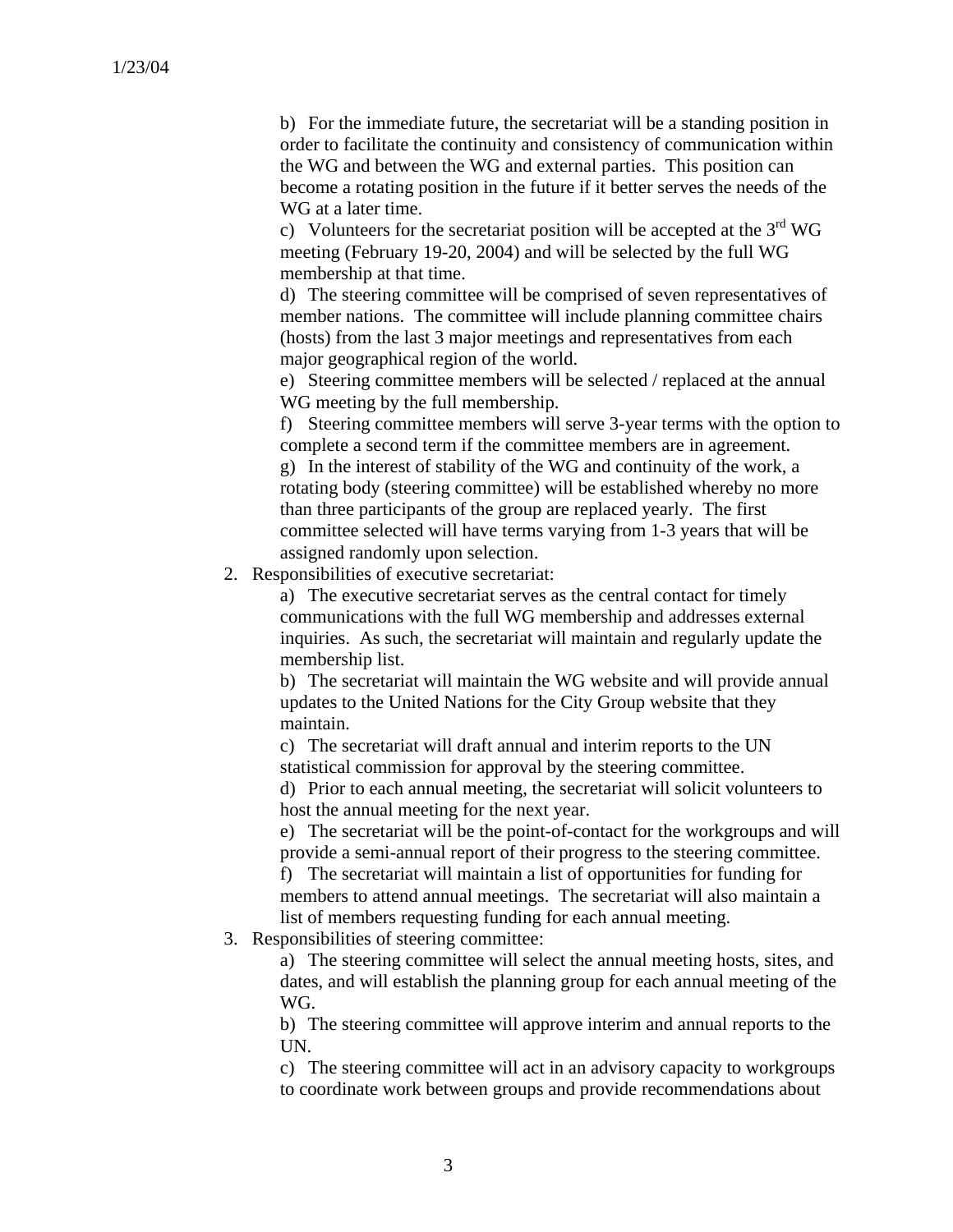timeframe for completion of work, the form and content of work products, etc.

d) Countries or organizations that provide funding for meeting attendance to WG members can select the recipients of the funds with input from the steering committee and information provided by the secretariat.

# B. Workgroups

1. Composition

a) Membership on the workgroups is voluntary.

b) Workgroups will be self-selected based on interest and expertise in the topical work of the group.

c) Each workgroup will designate a leader who will be the primary contact for the workgroups members and the secretariat.

d) Persons external to the WG with recognized expertise in one of the work group topics can be invited on an ad hoc basis to participate in the workgroup by the group leader.

2. Formation and disbanding

a) Workgroups will be formed each time that a major work topic is identified and agreed upon at annual meetings.

b) When the specific task of the workgroup is completed, the group will disband and have the opportunity to participate in new topical areas.

3. Responsibilities

a) Workgroups will be responsible for preparing and presenting position papers and activity reports at annual meetings on previously agreed upon topics.

b) Workgroup leaders will solicit comments on position papers and activity reports from the full WG membership via the secretariat.

c) The workgroup leaders will provide a brief, semi-annual report of progress to the secretariat.

## C. Meeting host and planning committee

1. Composition

a) The planning committee will be selected by the steering committee and will include the meeting host and leaders from the workgroups that will be participating in the meeting.

2. Responsibilities of the meeting host

a) The host will secure the meeting facilities.

b) The host will identify a meeting hotel or local hotels to assist the WG membership to make travel arrangements.

c) The host will provide a map of the local area, a list of local restaurants and attractions, and a list of transportation options to meeting participants.

d) The host will collect, copy, and distribute materials for presentation and discussion at the meeting (i.e. position papers, background papers, agenda, meeting schedule, etc.)

e) The host will moderate the meeting, provide introductory and summary statements, and will lead balloting according to standard rules of order for decision making.